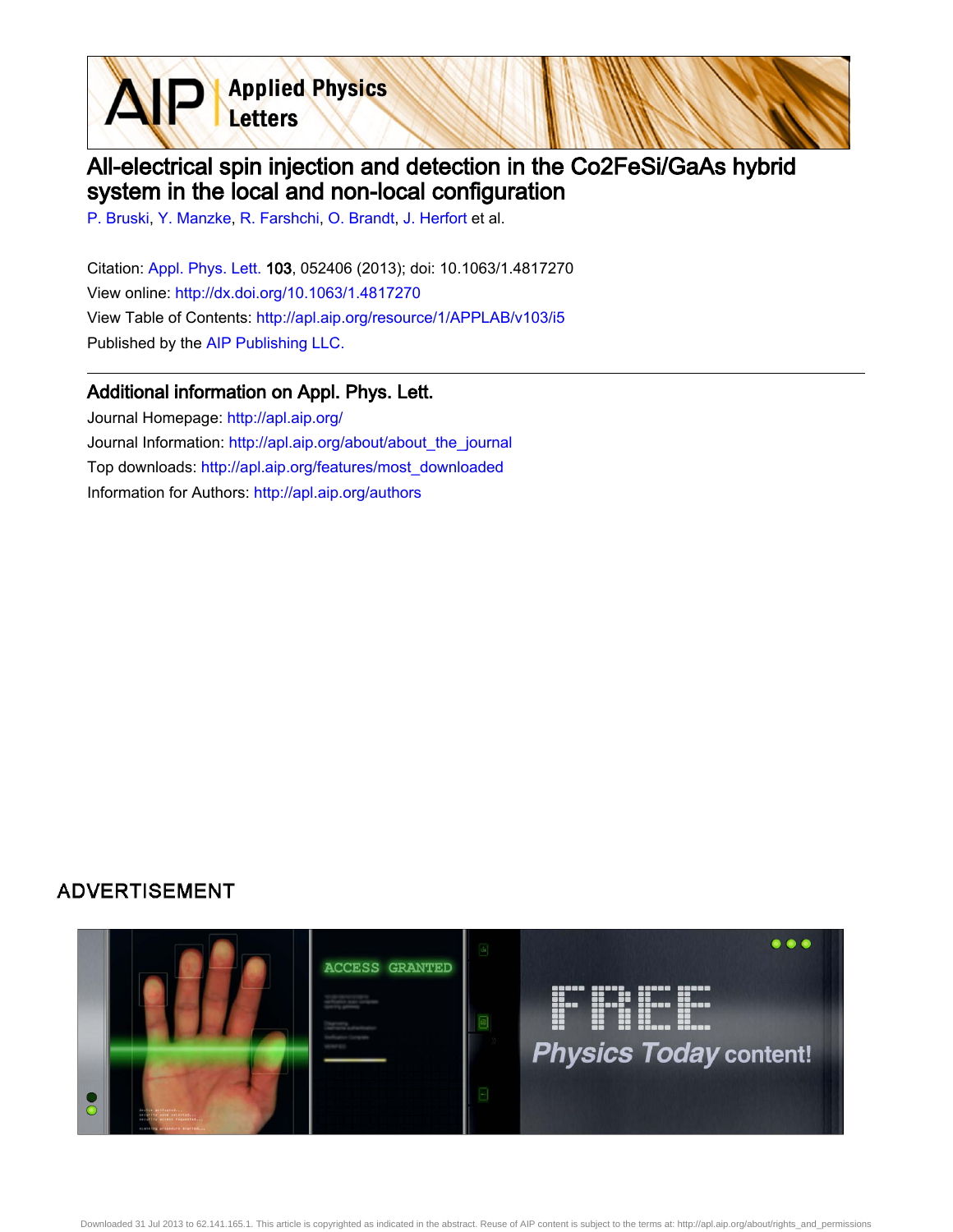

## <span id="page-1-0"></span>All-electrical spin injection and detection in the  $Co<sub>2</sub>FeSi/GaAs$  hybrid system [in the local and non-local configuration](http://dx.doi.org/10.1063/1.4817270)

P. Bruski,<sup>a)</sup> Y. Manzke, R. Farshchi, O. Brandt, J. Herfort, and M. Ramsteiner Paul-Drude-Institut für Festkörperelektronik, Hausvogteiplatz 5–7, 10117 Berlin, Germany

(Received 26 April 2013; accepted 17 July 2013; published online 30 July 2013)

We demonstrate the electrical injection and detection of spin-polarized electrons in the  $Co<sub>2</sub>FeSi/$ GaAs hybrid system using lateral transport structures. Spin valve signatures and characteristic Hanle curves are observed both in the non-local and the local configuration. The comparatively large magnitude of the local spin valve signal and the high signal-to-noise ratio are attributed to the large spin polarization at the Fermi energy of  $Co<sub>2</sub>FeSi$  in the well-ordered  $L2<sub>1</sub>$  phase. © 2013 AIP Publishing LLC. [\[http://dx.doi.org/10.1063/1.4817270](http://dx.doi.org/10.1063/1.4817270)]

Most spin-based semiconductor devices proposed to date rely on the ability to inject, transport, manipulate, and detect spin-polarized carriers by purely electrical means.<sup>[1,2](#page-4-0)</sup> As a fundamental proof of the all-electrical injection and detection of spins in a lateral device structure, non-local (NL) spin valve measurements with separated charge and spin currents are most appropriate.<sup>[3,4](#page-4-0)</sup> A spin accumulation generated in the transport channel is probed by a detector contact placed outside the current path. The detector measures an electrical signal that is purely spin related.

However, NL spin detection is not sufficient for operational spintronic devices that require an electrical signal in the local (L) configuration, i.e., an electrical spin signal resulting from a spin-polarized charge current flowing between a source and a drain contact. As a matter of fact, this kind of local spin valve (LSV) operation is experimentally much more difficult to achieve than the NL one. The difficulty of the corresponding 2-point-arrangement is caused by the large electrical background signal and a strong contribution of the (not spin-related) contact resistances as well as parasitic effects. $5$  In order to minimize their influence, high spin injection and detection efficiencies are essential. Therefore, a proper choice of the injector material can be crucial. From this point of view, half-metals are the ultimate solution regarding spin injection and detection, given that they are 100% spin polarized at the Fermi energy. The ferromagnetic Heusler alloy  $Co<sub>2</sub>FeSi$  is predicted to be a halfmetal in its ordered  $L2_1$  phase<sup>[6](#page-4-0),[7](#page-4-0)</sup> and is, in addition, closely lattice matched to  $GaAs.<sup>8</sup>$  $GaAs.<sup>8</sup>$  $GaAs.<sup>8</sup>$  A promising spin injection efficiency of more than 50% has been demonstrated for  $Co<sub>2</sub>FeSi/(Al,Ga)As$  hybrid structures.<sup>[9](#page-4-0)</sup> In this Letter, we study the all-electrical injection and detection of spins in the non-local and local configuration in the  $Co<sub>2</sub>FeSi/GaAs$ hybrid system using a lateral device structure.

The investigated samples were grown by molecular beam epitaxy on semi-insulating (SI) GaAs(001) substrates, processed by wet chemical etching and photolithography, and finalized by the evaporation of Au bondpads. The samples consist of a 1500 nm thick, lightly n-doped GaAs spin-transport layer  $(2 \times 10^{16} \text{ cm}^{-3})$  followed by a 15 nm thick transition layer  $n \rightarrow n^+$  and a 15 nm thick  $n^+$ -layer (5 × 10<sup>18</sup> cm<sup>-3</sup>). A 16 nm thick  $Co<sub>2</sub>FeSi$  layer was deposited onto this semiconductor structure at a substrate temperature of  $280^{\circ}$ C. The highly *n*doped GaAs layer directly beneath the  $Co<sub>2</sub>FeSi$  forms a narrow Schottky barrier. Detailed information on the growth of the Heusler alloy  $Co<sub>2</sub>FeSi$  is provided elsewhere.<sup>[8,10,11](#page-4-0)</sup>

A scanning electron micrograph of the lateral device structure is shown in Fig.  $1(a)$ . The conductive mesa region is  $400 \times 50 \,\mu\text{m}^2$  large with stripe widths  $W_2$ ,  $W_3$ , and  $W_4$  of 9, 10, and 11  $\mu$ m, respectively. The edge-to-edge spacing between stripes 2 to 4 is 3  $\mu$ m leading to center-to-center separations of  $d_{23} = 12.5$ ,  $d_{34} = 13.5$ , and  $d_{24} = 26 \,\mu \text{m}$ . The distances  $d_{12} = d_{45} = 145 \,\mu\text{m}$  are much larger than the spin diffusion length. The measurements in the L and NL configuration were carried out on the same samples by a conventional dc method with a current of  $400 \mu A$  as indicated in Fig. 1(b).

To evaluate the electrical properties of the  $Co<sub>2</sub>FeSi/$ GaAs Schottky contacts, we measured the two-terminal current (I)–voltage (V) characteristics for different contact pairs at different temperatures. The representative I–V characteristics measured between contacts 1 and 2 are shown in Fig. 1(c). The curves are nonlinear at all temperatures and show a



FIG. 1. (a) Scanning electron micrograph of the lateral spin device for the NL voltage measurement in the top view. (b) Cross-sectional diagram of the lateral device geometry. (c) I–V characteristics of the lateral spin device a)Electronic mail: [bruski@pdi-berlin.de](mailto:bruski@pdi-berlin.de) entertainment of the measured between contacts 1 and 2 at different temperatures.

Downloaded 31 Jul 2013 to 62.141.165.1. This article is copyrighted as indicated in the abstract. Reuse of AIP content is subject to the terms at: http://apl.aip.org/about/rights\_and\_permissions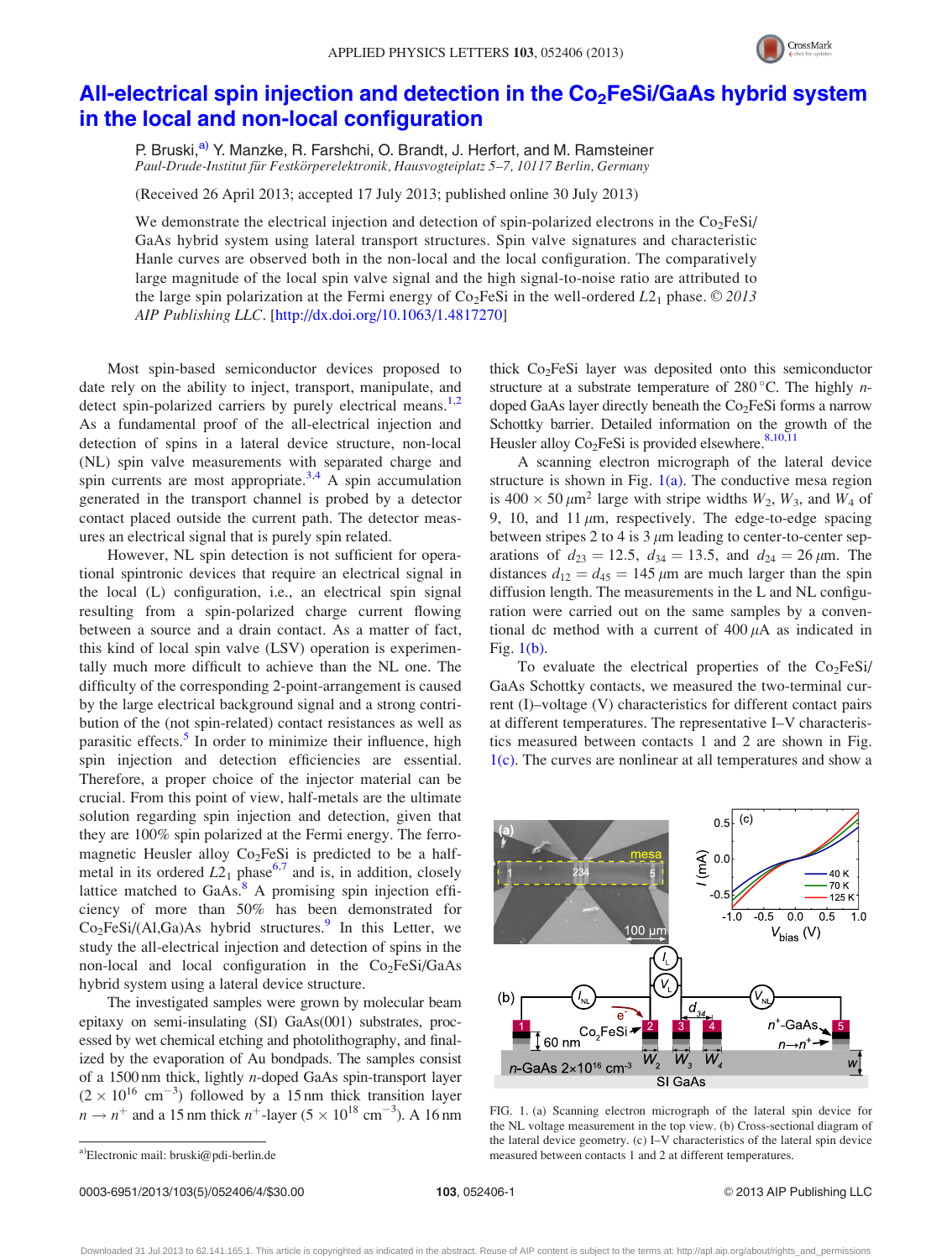<span id="page-2-0"></span>very weak temperature dependence, indicating that tunneling through the interface is dominant.<sup>[12](#page-4-0)</sup> An insulator-like temperature behavior of the zero bias resistance (not shown here) supports this assumption.<sup>[13](#page-4-0)</sup>

Evidence for electrical spin injection and detection has been obtained by spin valve measurements. For these experiments, an external magnetic field  $(B_{\parallel})$  is applied parallel to the long side of the Co<sub>2</sub>FeSi stripes, i.e., along the easy axis of magnetization. The measured voltage depends on the relative magnetization orientation of the injector and detector stripes. During a sweep of the external field  $B_{\parallel}$ , this relative magnetization orientation changes twice from the parallel to the antiparallel condition due to slightly different coercive fields of the injector and detector caused by small variations in their stripe widths.

In the case of the NL measurements, spin-polarized electrons are injected into the GaAs channel at stripe 2 and drift towards stripe 1. The injected spins, however, diffuse in either direction from stripe 2. While there is no charge flow between stripes 3 and 5, the diffusion-induced imbalance in the population of the two spin channels leads to a chemical potential difference. Consequently, a NL voltage can be detected between stripes 3 and 5 as a measure of the spininjection efficiency at stripe 2 [cf. Fig. [1\(b\)](#page-1-0)].

Fig. 2 shows the NL voltage measured in this way. The observed jumps in the voltage correspond to the switching between parallel and antiparallel magnetization of stripes 2 and 3. These characteristic spin valve signatures provide clear evidence for electrical injection and detection of spin polarized electrons.

At a distance  $x$  from the injector, the voltage can be expressed by $15-17$ 

$$
V_{\text{NLSV}} = \pm \frac{P_{\text{inj}} P_{\text{det}} I \lambda_{\text{sf}} \rho_{\text{N}}}{2S} \exp(-x/\lambda_{\text{sf}}),\tag{1}
$$

where *I* is the bias current.  $\rho_N$ ,  $\lambda_{sf}$ , and *S* are the resistivity, spin diffusion length, and the cross-sectional area of the nonmagnetic channel, respectively.  $P_{\text{inj(det)}}$  is the efficiency of



FIG. 2. Non-local spin signal in the spin valve geometry as a function of an in-plane magnetic field  $B_{\parallel}$  applied along the stripes with a linear background subtracted. The peak around 0T is induced by dynamic nuclear polarization.<sup>14</sup> Inset: Dependence of the difference between the NL voltage in the antiparallel and the parallel configuration  $\Delta V_{\text{NLSV}} = V_{\uparrow\downarrow} - V_{\uparrow\uparrow}$  on the injector-detector separation  $d_{ij}$  measured at a current of  $I = 400 \mu A$  at 40 K.

the spin injection (detection) at the respective contact. The  $+$  $(-)$  sign corresponds to the parallel (antiparallel) configuration of the injector and detector electrodes. From the dependence of the difference between the parallel and antiparallel signal  $\Delta V_{\text{NLSV}}$  on the injector-detector separation  $d_{\text{ij}}$ (cf. inset of Fig. 2), we estimate the spin diffusion length in the GaAs-channel as  $\lambda_{\rm sf} = 6.2 \,\mu$ m. This value is in good agreement with values obtained by other groups for a similar doping of the GaAs channel.<sup>[18–20](#page-4-0)</sup>

The most robust proof for all-electrical spin injection and detection utilizes the Hanle effect, which reveals spin precession in an external magnetic field. For the corresponding experiments, the voltage is measured in the same way as described above. The in-plane magnetization orientations of the injector and detector stripes are kept fixed in the parallel or antiparallel configuration and the external magnetic field  $B_{\perp}$  is now applied perpendicular to the sample plane.  $B_{\perp}$ does not influence the in-plane  $Co<sub>2</sub>FeSi$  magnetization but causes a precession of the spins, which are injected into the GaAs channel. For parallel injector and detector magnetizations, the minimum voltage occurs at  $B_{\perp} = 0$  as confirmed by the measured data shown in Fig. 3. For finite fields  $B_{\perp}$ , the spin precession leads to a misorientation of the spin polarization beneath the detector stripe diminishing the measured signal. The voltage in the Hanle geometry for the parallel configuration can be expressed by a one-dimensional spin drift-diffusion equation, which takes into account spin relaxation and precession, and whose solution reads $3,24$ 

$$
V_{\text{NLH}} = V_0 \int_0^\infty dt \frac{1}{\sqrt{4\pi D t}} e^{-(d_{ij} - v_{\text{d}}t)^2 / 4Dt} e^{-t/\tau_s} \cos(\Omega_{\text{L}}t), \quad (2)
$$

with  $V_0 = (\pm P_{\text{inj}}P_{\text{det}}I\lambda_{\text{sf}}\rho_{\text{N}}/2S)(2\lambda_{\text{sf}}/\tau_{\text{s}})$ . D is the spin diffusion coefficient,  $\tau_s$  the spin relaxation time, and  $\Omega_L = g\mu_B B_{\perp}/\hbar$ the Larmor frequency, where the electron g factor for GaAs is  $g = -0.44$ ,  $\mu_B$  is the Bohr magneton, and  $\hbar$  is the reduced Planck constant. The drift velocity  $v_d$  is set to zero in the NL configuration.

The NL Hanle signal  $V_{\text{NLH}}$  vs.  $B_{\perp}$  is displayed in Fig. 3 for different sample temperatures. The good agreement between the measured data and the fit (cf. Fig. 3) obtained by



FIG. 3. Temperature dependence of the NL voltage  $V<sub>NLH</sub>$  (symbols) as a function of the out-of-plane magnetic field  $B_{\perp}$ . The solid lines are fits according to Eq. (2). The curves have been offset for clarity.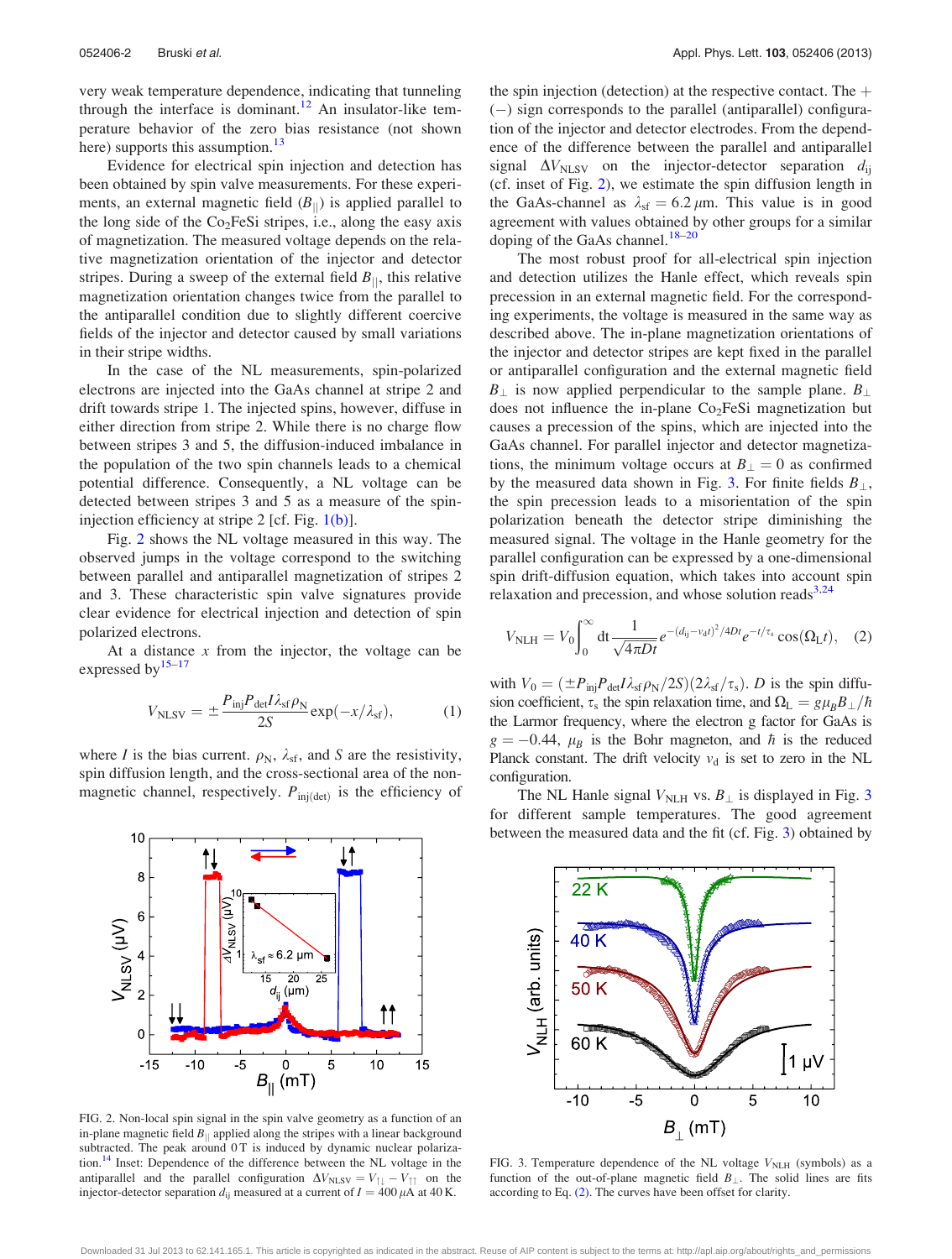<span id="page-3-0"></span>Eq. [\(2\)](#page-2-0) using D,  $\tau_s$ , and  $V_0$  as fit parameters provides further evidence for all-electrical injection and detection of spin polarized electrons. An increase in the temperature leads to an increase in the linewidth and therefore, as expected, to a decrease in the spin lifetime from 64 ns at 22 K to 11 ns at 60 K. Both of these values are comparatively large. $18,19$  These values fall within the upper range of those reported in the literature: 2 to 24 ns for  $GaAs<sup>18–21</sup>$  $GaAs<sup>18–21</sup>$  $GaAs<sup>18–21</sup>$  and about 10 ns for Si (at temperatures below 30 K).<sup>22,23</sup> Furthermore, using  $\lambda_{\text{sf}} = 6.2 \,\mu\text{m}$ ,  $I = 400 \,\mu\text{A}$ ,  $\rho_{\text{N}}$  $= 8.9 \times 10^{-4} \,\Omega$ m (measured separately on the same sample using a Hall structure), and  $S = 75 \times 10^{-12}$  m<sup>2</sup>, a spin injection efficiency of  $P_{\text{inj}} = 16\%$  has been extracted by the fitting procedure. Regarding our crude assumption  $P_{\text{inj}} = P_{\text{det}}$ , the obtained value of  $P_{\text{inj}}$  is in reasonable agreement with previous results obtained from  $Co<sub>2</sub>FeSi/(Al,Ga)As$  spin light-emitting diodes.<sup>9</sup> The injection efficiencies obtained by non-local measurements from similar devices are in the range between 16% and  $39\%$ .  $18-23$  $18-23$ 

The one-dimensional spin drift diffusion equation [see Eq. [\(2\)\]](#page-2-0) used to obtain the above quantities is valid only for a certain range of stripe separations and lateral sample dimensions.<sup>3</sup> Consequently, in order to be strictly rigorous, we would have to extend our model to two dimensions for our spin-valve structures. However, the convincing goodness-offit tests obtained by using Eq.  $(2)$  indicate that the expected corrections from a two-dimensional treatment are of higher order, justifying our one-dimensional approximation.

In the case of the local measurements, the spin and charge currents are no longer separated. The measure of the spin signal in the local configuration is the magnetoresistance (MR) ratio  $\Delta R/R_P=(R_{AP}-R_P)/R_P$ , where  $R_P(R_{AP})$ represents the resistance  $R = V_L/I_L$  between stripes 2 and 3 [cf. Fig. [1\(b\)\]](#page-1-0) for the parallel (antiparallel) source and drain contact magnetizations. The requirements for a sizable spin signal in the local configuration have been theoretically discussed.<sup>[25–27](#page-4-0)</sup> The most crucial parameter is the ratio of  $r_b^*$ and  $r_{\rm N}$ .  $r_{\rm b}^{*}$  is the contact tunnel resistance at the interface between the ferromagnet (FM) and the semiconductor and the spin resistance  $r_N$  is the product of the resistivity  $\rho_N$  and the spin diffusion length  $\lambda_{sf}$  within the semiconductor. A high ratio  $r_b^*/r_N$  is needed to overcome the so-called conductivity mismatch, $28$  but a too high value causes the spins to relax such that it prevents their detection. As a result, a window exists for the ratio  $r_b^*/r_N$  for which the obtained signal is optimal.<sup>[25,27](#page-4-0)</sup> This window is given by<sup>[29](#page-4-0)</sup>

$$
\left(\frac{W}{w}\right)\left(\frac{d_{ij}}{\lambda_{\rm sf}}\right) \ll \frac{r_{\rm b}^*}{r_{\rm N}} \ll \left(\frac{W}{w}\right),\tag{3}
$$

where *W* is the width of the contacts and  $d_{ij}$  and w are the length and width of the channel, respectively. Due to the difficulty to fulfill these requirements, spin detection in the local configuration has been demonstrated in rare cases only[.12,30](#page-4-0)–[34](#page-4-0)

LSV measurements have been performed in the same manner as described above for the non-local case except for the change in the contact configuration. Here, a charge current  $(I_L)$  flows between contacts 2 and 3 and the spin valve signal is measured as a voltage  $(V<sub>L</sub>)$  between the same contacts [see Fig.  $1(b)$ ]. As shown in Fig. 4, the expected voltage



FIG. 4. Local spin signal in the spin valve geometry as a function of an inplane magnetic field  $B_{\parallel}$  applied along the stripes. The peak around 0 T is induced by dynamic nuclear polarization.<sup>14</sup> The dashed line indicates the base line at 372.7 mV.

jumps are clearly resolved and coincide with those observed in the non-local configuration (cf. Fig. [2](#page-2-0)). This observation provides clear evidence for local spin valve operation obtained in the  $Co<sub>2</sub>FeSi/GaAs$  hybrid system. The observed Hanle curve for the local configuration together with the fit obtained by Eq. [\(2\),](#page-2-0) shown in Fig. 5, supports our conclusion. Note that the slightly smaller linewidth as compared with the NL Hanle measurement at the same temperature (cf. Fig. [3\)](#page-2-0) indicates a somewhat larger spin lifetime, which is confirmed by  $\tau_s$  of 120 ns obtained from the fitting procedure. However, the results of the fitting for the Hanle data in the local configuration depend strongly the initial values. In fact, we obtain for most fitting attempts spin diffusion lengths  $(\lambda_{\rm sf})$  which are obviously too large and drift velocities  $(v_d)$  which are unreasonable small. Consequently, the results of the fitting for the local-Hanle measurements can be regarded as an indication of trends rather than as a quantitative determination of the spin-transport parameters.

The MR ratio for the samples under investigation is estimated to be  $\Delta R/R_P \approx 0.03\%$  (cf. Fig. 4), where the contact resistances were subtracted from the LSV curves by using data obtained by 3-terminal measurements. $31$  The MR ratio



FIG. 5. Local voltage  $V<sub>LH</sub>$  as a function of the external out-of-plane magnetic field  $B_{\perp}$  in the Hanle geometry measured at 40 K at a bias of 400  $\mu$ A. The solid line is a fit according to Eq. [\(2\)](#page-2-0) and the dashed line indicates the base line at 548.38 mV.

Downloaded 31 Jul 2013 to 62.141.165.1. This article is copyrighted as indicated in the abstract. Reuse of AIP content is subject to the terms at: http://apl.aip.org/about/rights\_and\_permissions